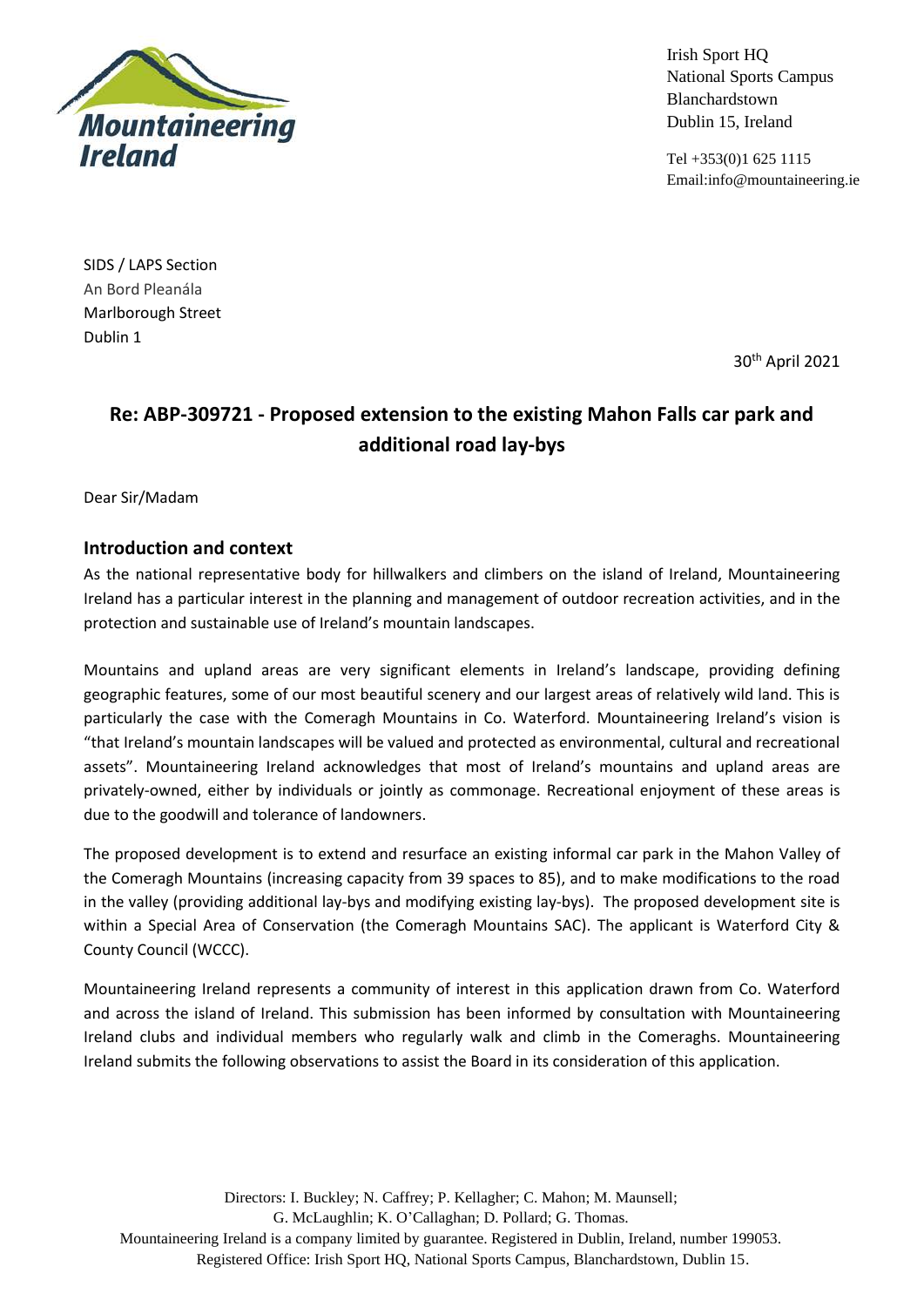

## **1. Implications of the proposed development, if carried out, for proper planning and sustainable development in the area or areas concerned**

- The current car park is an informal parking area, spaces are not delineated in any way; better design and management of the existing car park would improve parking capacity as space is often wasted between vehicles. Whether re-designing the existing car park or expanding the parking area, the design and materials used should be appropriate to a natural setting (for example, the use of EcoGrid or another ground reinforcement system which would allow grass to grow within the parking area, combined with low-key delineation of parking spaces, would have a much less harsh landscape impact<sup>1</sup>).
- It is likely that the extension of existing lay-bys would result in these areas being used for parking, meaning that at busy times they would not function as safe passing places for traffic. The Mahon Valley road requires passing places, with signage indicating that these are passing places, not for parking.
- As currently proposed, the further development of this scenic, natural landscape, will reduce the overall sense of wildness that is the one of the attractions of the Mahon valley.
- The Mahon Falls should not be treated as an isolated tourist attraction. The Mahon valley, its waterfall and cliffs are integral to the landscape and natural environment of the Comeragh Mountains. The Mahon Falls car park is a popular access for hillwalkers and climbers visiting the Comeragh Mountains for recreation. Mountaineering Ireland recommends:

a) Using the Comhairle na Tuaithe Mountain Access model<sup>2</sup> to look at how recreational access to the Comeraghs is managed, this approach would help spread the load by improving opportunities for recreation at other sites;

b) That an upland path condition survey is carried out to provide baseline information on the level of erosion on informal path lines that have evolved through increased footfall and guidance as to what intervention may be needed to address erosion and manage recreational activity in the area<sup>3</sup>;

c) That WCCC works in partnership with other stakeholders including landowners, local communities, recreation interests and other statutory bodies to develop an integrated management plan for the sustainable development and management of the Comeragh Mountains and that an upland partnership group is formed to implement the plan.

 $1$  This solution has recently been used in the extension of parking at Killykeegan Nature Reserve in Co. Fermanagh.

<sup>&</sup>lt;sup>2</sup> The Mountain Access Project provides a model for the management of recreational access in upland areas on the basis of a voluntary agreement with all landowners in the area. The project was piloted in two areas, the MacGillycuddy Reeks in Co. Kerry and Binn Shleibhe near Clonbur, Co. Galway. The project is about to be reviewed by the Department of Rural & Community Development with a view towards extending this model to other upland areas. For more information see: https://www.mountaineering.ie/ files/20191212172859\_5c8dd6fa.pdf.

<sup>&</sup>lt;sup>3</sup> An upland path condition survey was done in the Galtee Mountains in 2015/2016 (see [https://www.mountaineering.ie/\\_files/2018322133043\\_3923b25d.pdf\)](https://www.mountaineering.ie/_files/2018322133043_3923b25d.pdf) and a similar survey is now underway in the Wicklow Mountains.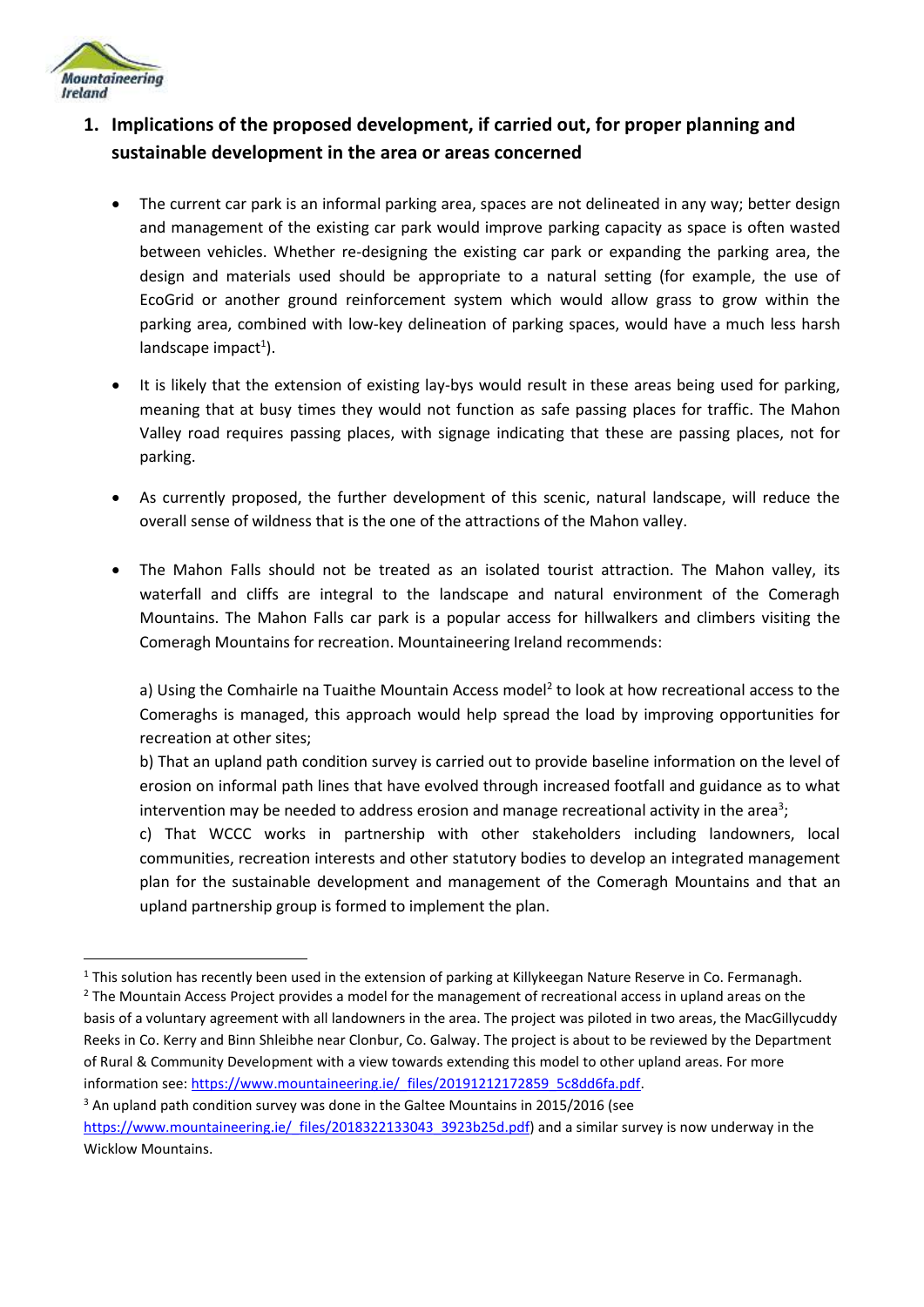

## **2. The likely effects on the environment, if carried out and on a European site (the Comeragh Mountains Special Area of Conservation)**

- The direct impact on the Comeragh Mountains Special Area of Conservation (SAC) of extending the existing car park appears to be relatively small. The extended area is less than one quarter of a hectare, and the area that it is proposed to extend into mostly avoids the habitats for which the SAC has been designated.
- The indirect impacts are likely to be more significant. The applicant's Natura Impact Statement (section 2.5) mentions that "The proposed development will have a direct impact on a limited area of the natural environment but may have an indirect impact on a wider area.", however that indirect impact is not explained, neither is there any reference to how it can be mitigated.
- The increased availability of parking and passing places on the access road are likely to increase the volume of traffic into the valley. The fact that this is not acknowledged in the Natura Impact Statement (NIS) is a significant weakness in the assessment carried out for WCCC. It is difficult to accept the argument that the works are only about better serving the needs of the existing traffic volumes. We note also that no traffic data has been provided to justify the proposed development. The Mahon Falls will be promoted as an attraction and visitor numbers will increase, as will management issues<sup>4</sup>.
- One of the most significant indirect impacts is that greater numbers will lead to further trampling and erosion of sensitive habitats surrounding the site. Erosion is already evident on the steep slope beside the waterfall and on the south-eastern ridge of Comeragh Mountain.
- An increase in littering is another possible consequence of increased visitor numbers that is not addressed in the NIS. Based on experience from other upland sites, bins should not be placed in the car park, instead signage at the car park should encourage people to take responsibility for their litter. Dog control has previously caused concern for farmers in the Mahon Valley and is an issue in other upland areas that have experienced an increase in visitor numbers; education measures are needed to prevent this becoming an issue for local farmers and also for wildlife. Hen Harriers regularly hunt in the Mahon valley – the potential for disturbance to this rare, ground-nesting bird of prey should be considered.
- The access road to the Mahon Falls is narrow and there are houses and farms lower down which could be negatively impacted by increased traffic. The development of a car park with toilets and EV charging points at Mahon Bridge would be a more sustainable solution as this is where the Crough Wood trail starts, and there is also a café nearby. This should help improve local economic benefit from people visiting the Mahon Falls. Taking into account national targets to reduce carbon emissions from the transport sector, consideration should be given to a seasonal shuttle bus service.

<sup>4</sup> The Cuilcagh Boardwalk in Co. Fermanagh provides a relevant example of a development that has had, and continues to have, unintended consequences in terms of visitor management issues and environmental damage in an SAC https://www.mountaineering.ie/\_files/2018125165027\_89659124.pdf